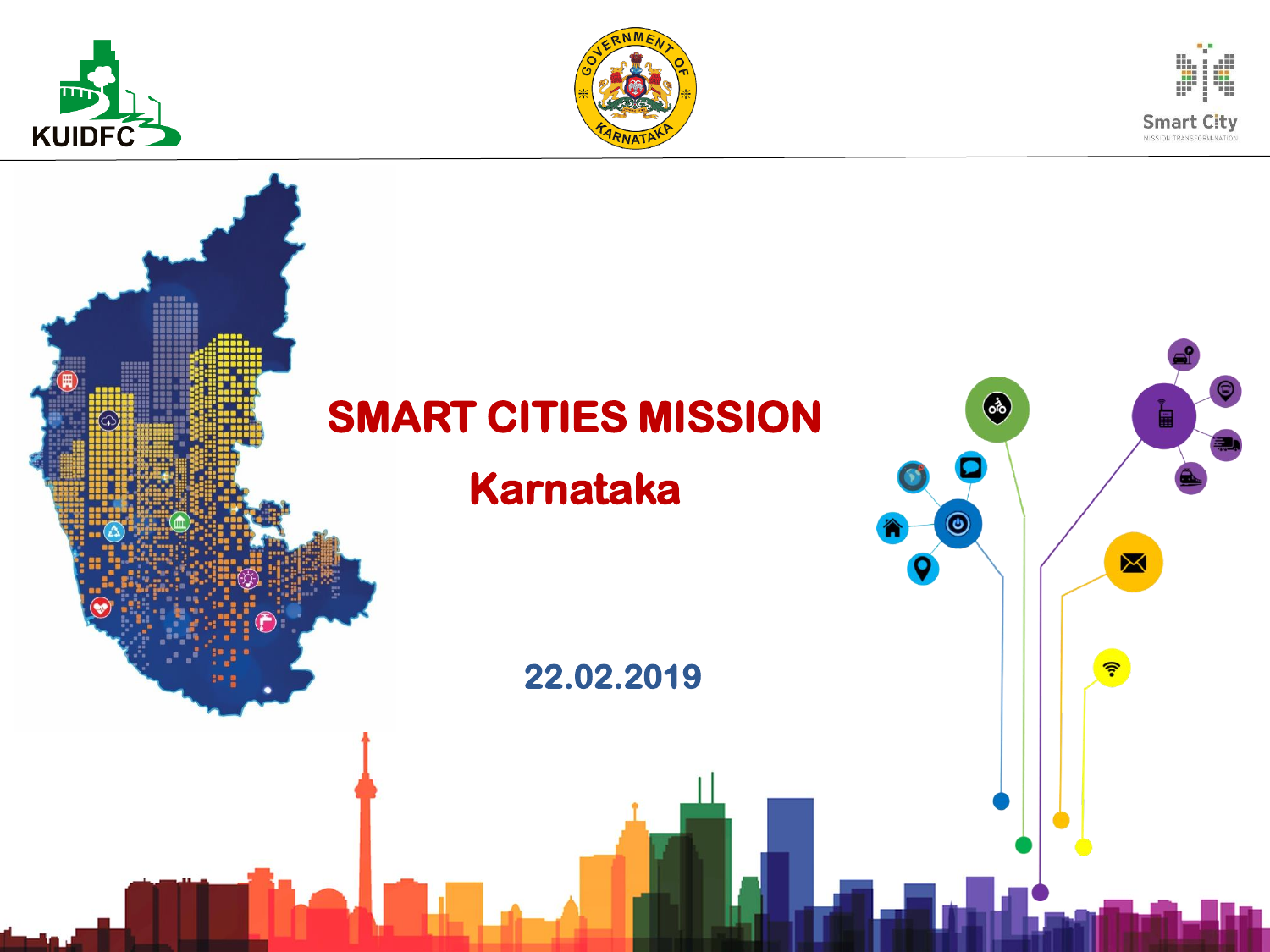#### **Smart Cities - Karnataka**





#### Davanagere Smart City



## Tumakuru Smart City



Bengaluru Smart City





Hubballi Dharwad Smart City



Shivamogga Smart City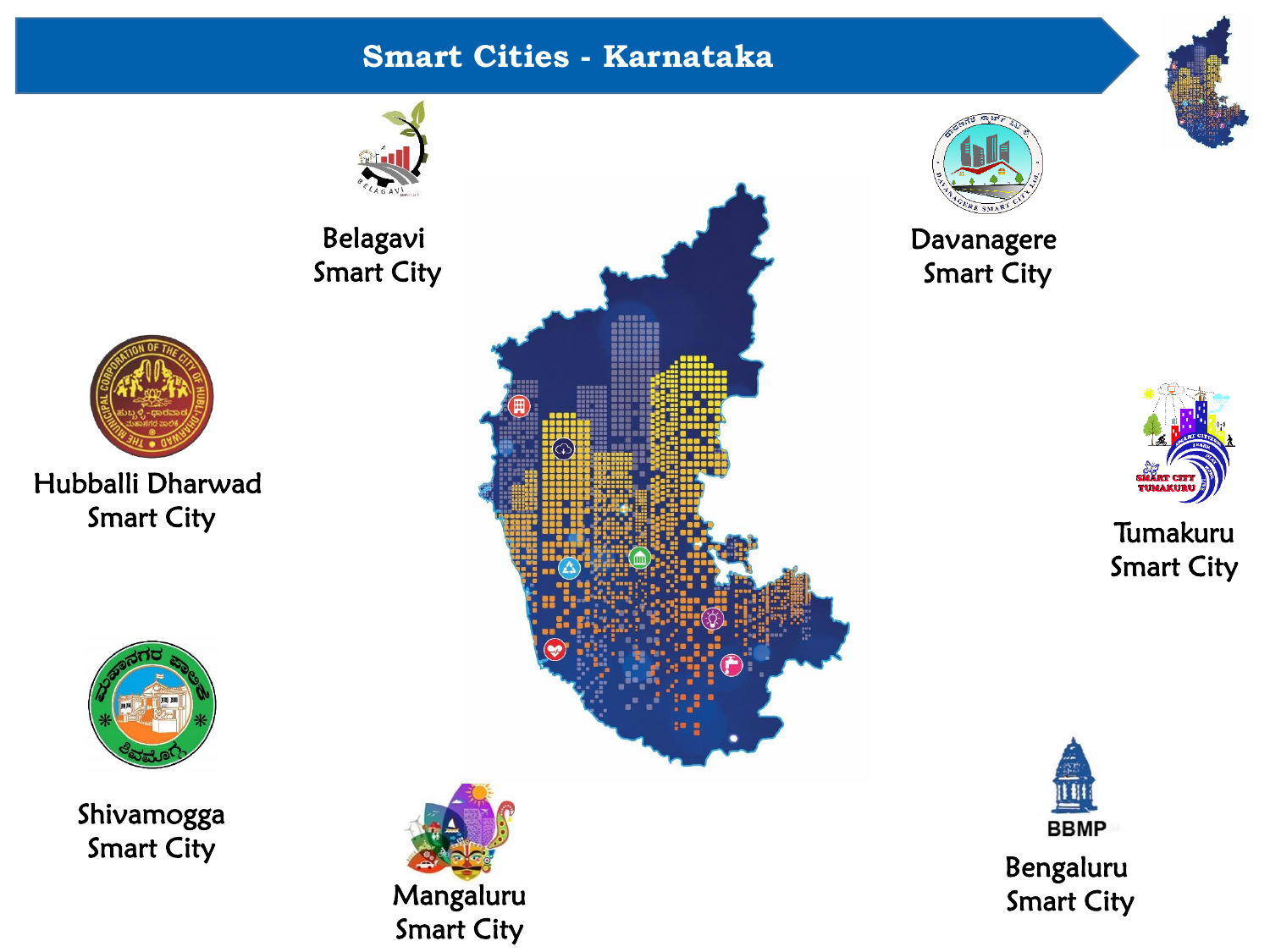## **SMART CITY PROPOSALS**

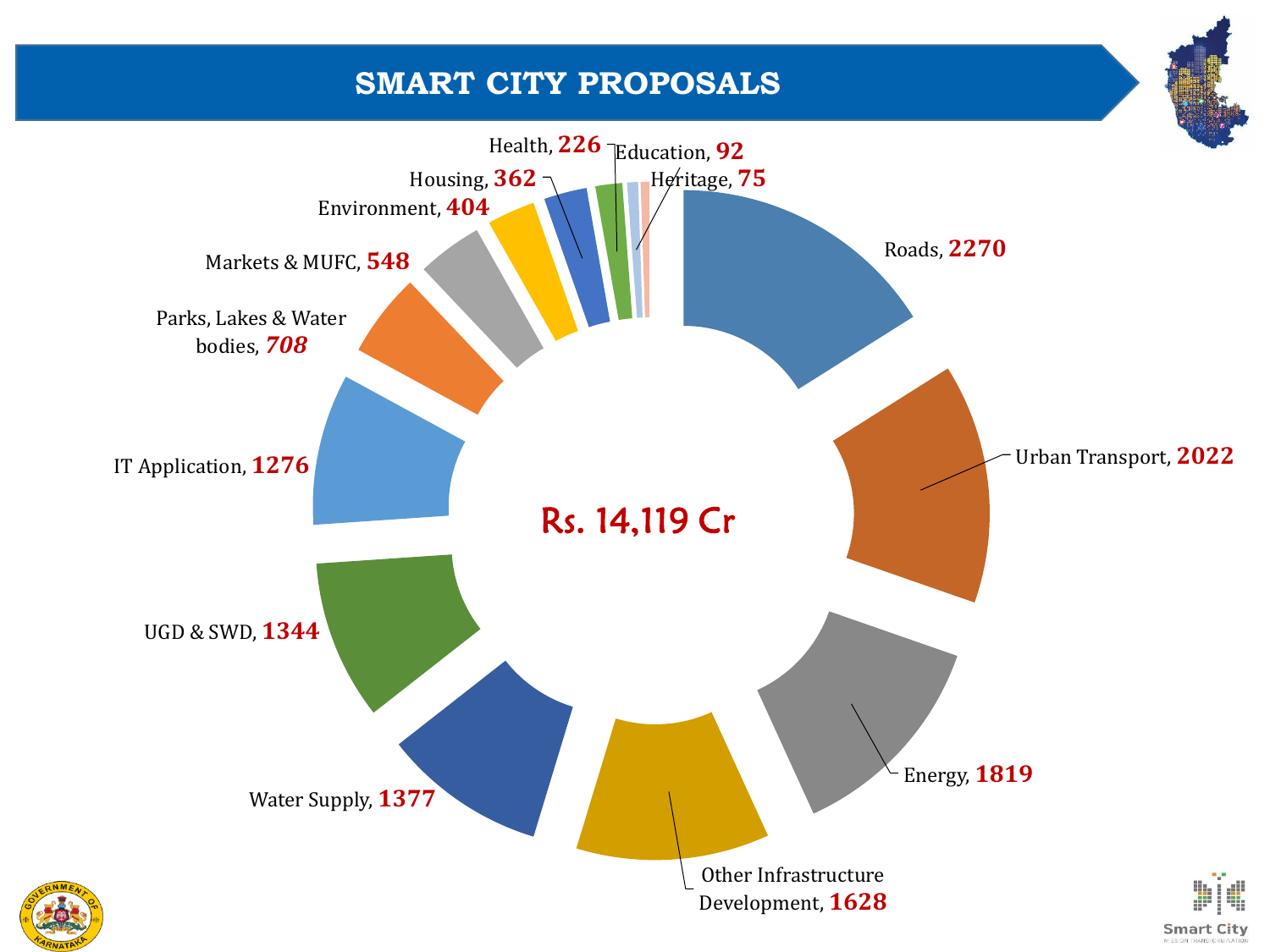# **SMART CITIES MISSION**

| <b>Status of Works (Rs in Crore)</b> |                   |             |                 |            |                                |             |             |            |                       |             |                 |            |
|--------------------------------------|-------------------|-------------|-----------------|------------|--------------------------------|-------------|-------------|------------|-----------------------|-------------|-----------------|------------|
|                                      | SCM (7993 Cr)     |             |                 |            | PPP (2785 Cr)                  |             |             |            | Convergence (3341 Cr) |             |                 |            |
|                                      | Completed Ongoing |             | <b>Tendered</b> | <b>DPR</b> | Completed   Ongoing   Tendered |             |             | <b>DPR</b> | Completed             | Ongoing     | <b>Tendered</b> | <b>DPR</b> |
| <b>Dec</b><br>2015                   | $\mathbf 0$       | $\mathbf 0$ | $\mathbf 0$     | 7993       | $\mathbf 0$                    | $\mathbf 0$ | $\mathbf 0$ | 2785       | $\mathbf 0$           | $\mathbf 0$ | $\mathbf 0$     | 3341       |
| <b>Dec</b><br>2016                   | $\mathbf 0$       | $\mathbf 0$ | $\mathbf 0$     | 7993       | $\mathbf 0$                    | $\mathbf 0$ | $\mathbf 0$ | 2785       | $\mathbf 0$           | $\mathbf 0$ | $\mathbf 0$     | 3341       |
| <b>Dec</b><br>2017                   | 0.35              | 55          | 198             | 7740       | $\mathbf 0$                    | $\mathbf 0$ | $\mathbf 0$ | 2785       | 20                    | 135         | $\mathbf 0$     | 3186       |
| Feb<br>2019                          | 24                | 1333        | 1571            | 4865       | $\mathbf 0$                    | 263         | 1041        | 1481       | 494                   | 2200        | 40              | 607        |

| All together (14119 Cr) |           |         |                 |            |  |  |  |  |  |  |
|-------------------------|-----------|---------|-----------------|------------|--|--|--|--|--|--|
|                         | Completed | Ongoing | <b>Tendered</b> | <b>DPR</b> |  |  |  |  |  |  |
| Dec 2015                | O         |         | 0               | 14119      |  |  |  |  |  |  |
| Dec 2016                | O         |         | 0               | 14119      |  |  |  |  |  |  |
| Dec 2017                | 20        | 190     | 198             | 13711      |  |  |  |  |  |  |
| Feb 2019                | 518       | 3796    | 2652            | 6953       |  |  |  |  |  |  |